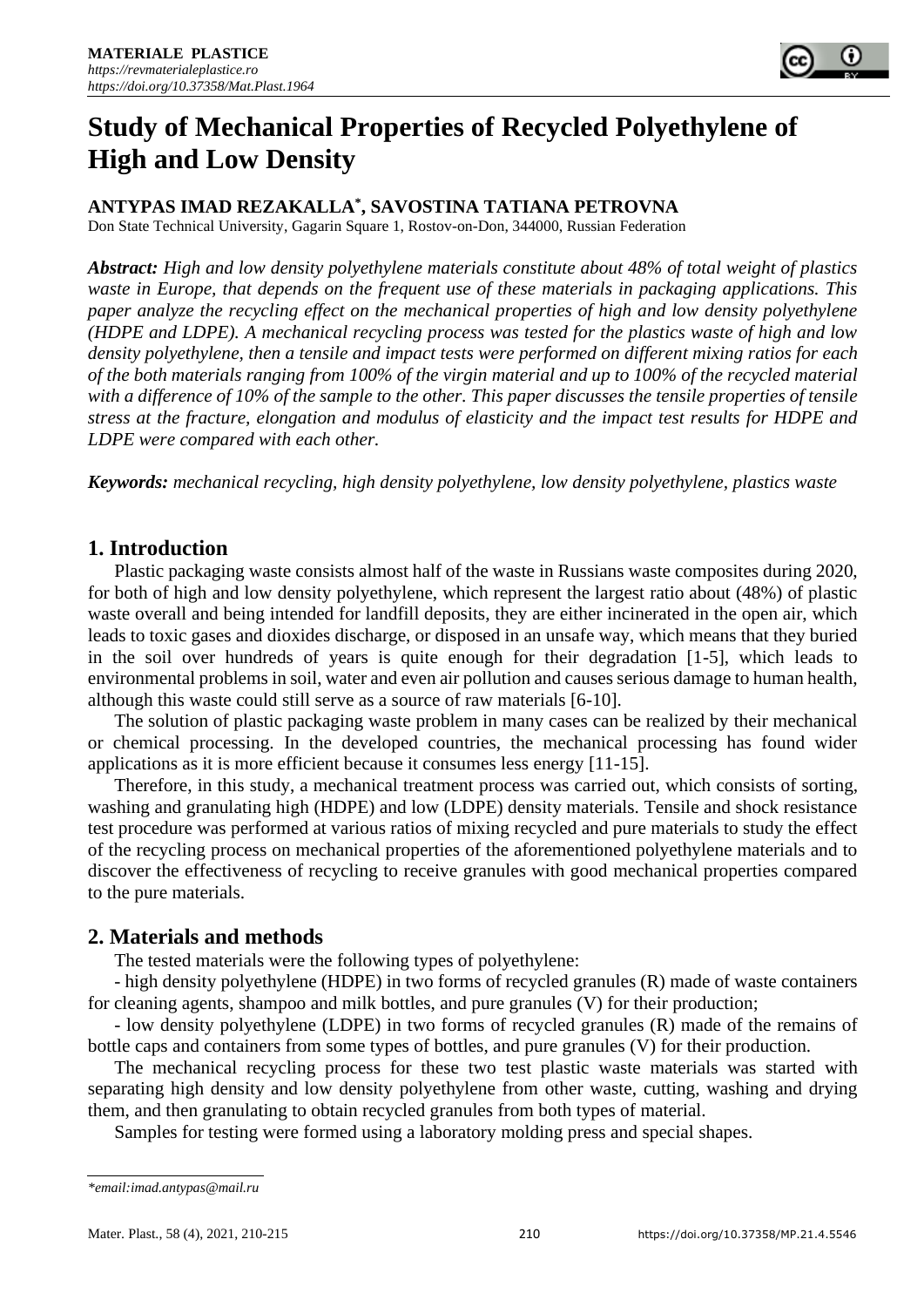

Straight reference samples for tensile and shock resistance were manufactured in accordance with international standards: tensile test samples - in accordance with ISO 527 (4A), and samples for shock resistance (Charpy test) - in accordance with ISO 179 Model 51D, whereby two materials (high density polyethylene and low density polyethylene) were molded at 190<sup>o</sup>C temperature, 430 bar discharge pressure, room temperature  $(23 + -2^{\circ}C)$  and relative humidity  $(50 + -5\%)$  in accordance with ISO 294 international standards.

### **3. Results and discussions**

Results of tensile tests:

Table (1) shows tensile properties of (HDPE) and (LDPE) samples for various ratios of mixing pure materials (V) and recycled materials (R).

| <b>Table 1.</b> Meenamear properties of (TIDT D) and (LDT D) samples ander tension |             |             |                       |             |                        |             |  |  |
|------------------------------------------------------------------------------------|-------------|-------------|-----------------------|-------------|------------------------|-------------|--|--|
| Mixing ratio %                                                                     | Stress, MPa |             | Relative elongation % |             | Flexibility factor MPa |             |  |  |
|                                                                                    | <b>HDPE</b> | <b>LDPE</b> | <b>HDPE</b>           | <b>LDPE</b> | <b>HDPE</b>            | <b>LDPE</b> |  |  |
|                                                                                    |             |             |                       |             |                        |             |  |  |
| 100% V                                                                             | 27.55       | 9.24        | 113.64                | 55.08       | 24.7                   | 17.47       |  |  |
| 90% V, 10% R                                                                       | 27.66       | 9.57        | 199.58                | 72.72       | 25.75                  | 17.87       |  |  |
| 80% V, 20% R                                                                       | 20.66       | 7.55        | 53.34                 | 58.46       | 43.70                  | 17.98       |  |  |
| 70% V, 30% R                                                                       | 19.15       | 7.19        | 37.43                 | 43.02       | 60.78                  | 17.90       |  |  |
| 60% V, 40% R                                                                       | 17.87       | 7.08        | 36.18                 | 41.47       | 66.81                  | 21.51       |  |  |
| 50% V, 50% R                                                                       | 17.00       | 5.46        | 31.68                 | 40.56       | 72.09                  | 20.90       |  |  |
| 40% V, 60% R                                                                       | 16.15       | 9.63        | 31.79                 | 40.44       | 72.20                  | 20.21       |  |  |
| 30% V, 70% R                                                                       | 23.31       | 9.67        | 31.86                 | 40.37       | 73.06                  | 19.55       |  |  |
| 20% V, 80% R                                                                       | 24.87       | 9.88        | 31.93                 | 39.91       | 78.30                  | 62.23       |  |  |
| 10% V, 90% R                                                                       | 25.00       | 9.98        | 24.08                 | 40.26       | 88.42                  | 33.42       |  |  |
| 100% R                                                                             | 26.44       | 9.01        | 21.71                 | 51.59       | 209.76                 | 17.30       |  |  |

**Table 1**. Mechanical properties of (HDPE) and (LDPE) samples under tension

The results of tension tests of (HDPE) samples show an increase in tensile stress of a sample consisting of recycled materials for 10% and of pure materials for 90% (27.55 MPa) (Figure 1), while tensile stresses decrease as the percentage of recycled materials (HDPE) increases by more than 10% in the mixture until it reaches 60%, and then the stress values increase until the sample is 100% recycled materials (HDPE).

The results obtained in the course of tensile tests of samples made of (LDPE) show an increase in tensile stress of a sample consisting of recycled materials for 10% and of pure materials for 90% (9.57 MPa), and a decrease in values of this stress as a percentage of the amount of recycled materials (LDPE) increased by more than 10% in the mixture until its ratio reached 50%, and then tensile stress values increase after this percentage, but changes are in a limited range (9.01-9.98 MPa) (Figure 1).



**Figure 1.** Tensile stress diagram for (HDPE) and (LDPE) samples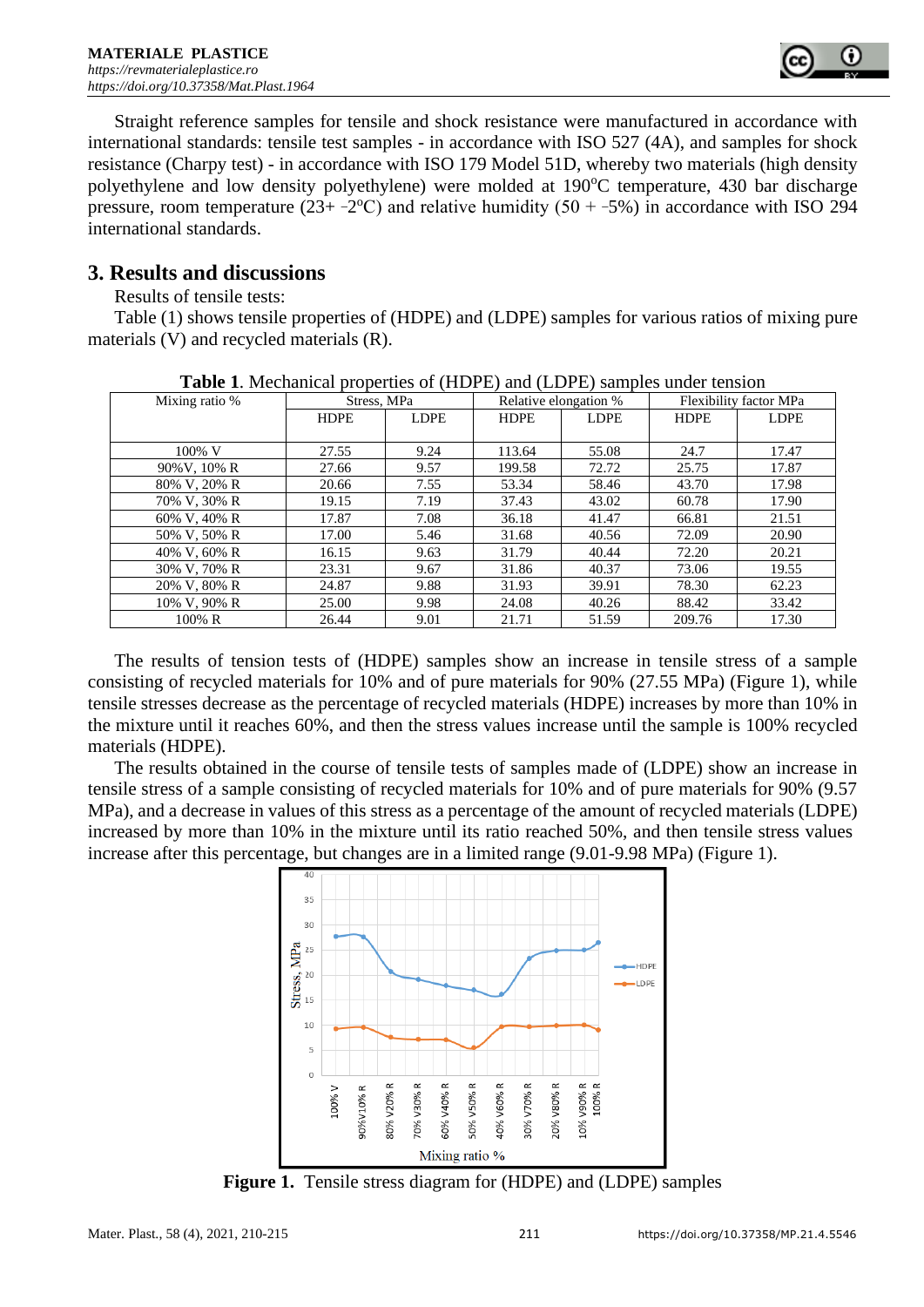

**Figure 2.** Elongation diagram of (HDPE) and (LDPE) samples

The results of flexibility factor LDPE measurement indicate that an increase of the recycled materials percentage in the mixture leads to an increase in the flexibility factor value to the maximum value (209.76 MPa) when a sample is 100% recycled material and for LDPE flexibility factor, the results show a flexibility increase with an increase in the percentage of recycled materials in the mixture until its percentage reaches 80%, and then it decreases with an increase in the percentage of recycled materials above 80% in mixture, but despite the decrease in the flexibility factor value, when a 100% recycled material sample is tested, a value of 17.30 (MPa) is obtained, which is very similar to the value of the sample consisting of 100% pure materials (17.47 MPa) (Figure 3).

![](_page_2_Figure_4.jpeg)

**Figure 3**. Flexibility factor diagram for (HDPE) and (LDPE) samples

The results of flexibility factor measurement (LDPE) show that with increase of the percentage of recycled materials in the mixture a flexibility factor value increases up to the maximum value (209.76 MPa) when a sample is 100% recycled material (Figure 3).

As far as (LDPE) flexibility factor is concerned, the results show an increase in the flexibility factor of the material with an increase in the percentage of recycled materials in the mixture until its percentage reaches 80%, and then it decreases with an increase in the percentage of recycled materials above 80%

0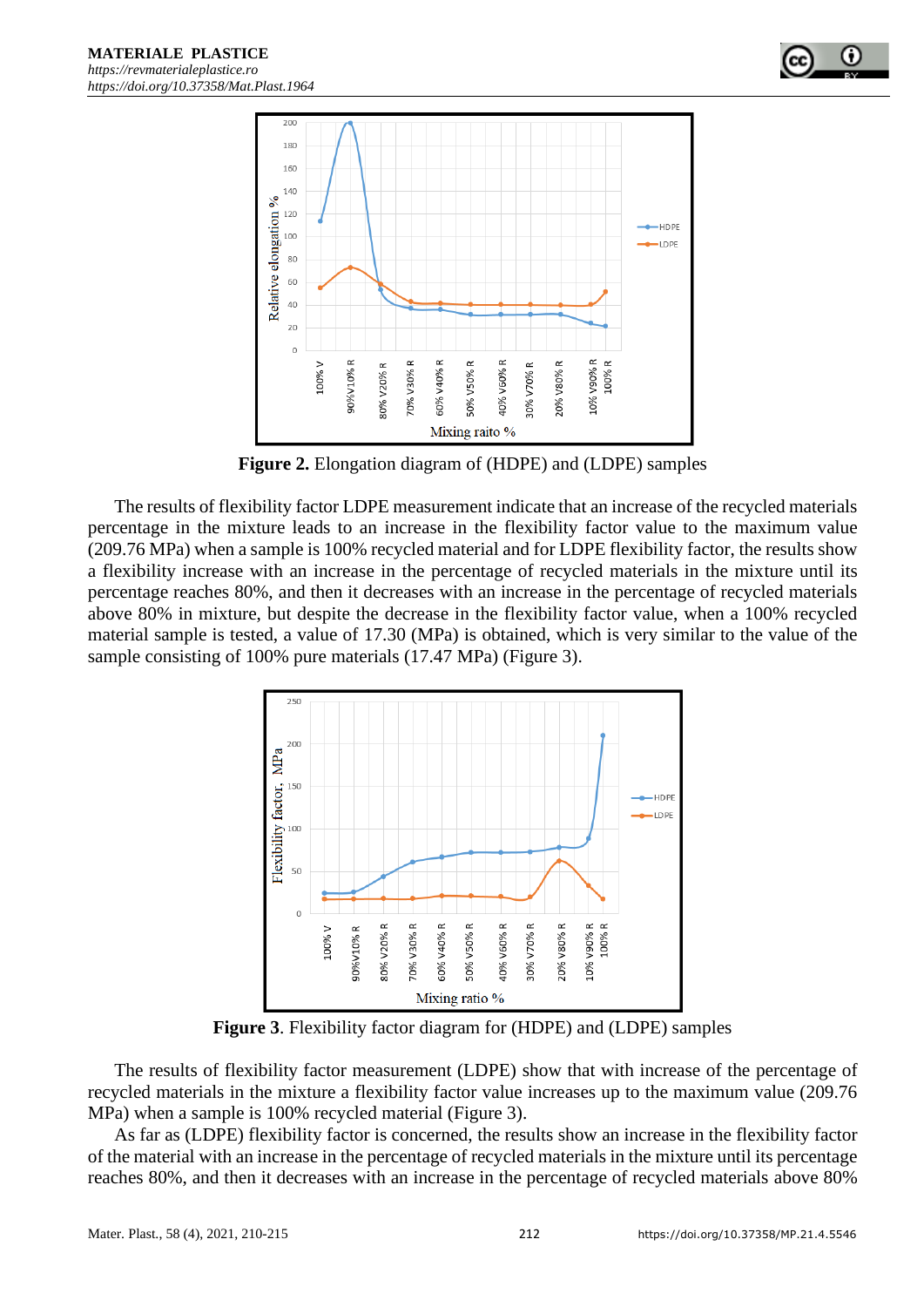![](_page_3_Picture_1.jpeg)

in mixture, but despite the decrease in the flexibility factor value, when a sample is 100% recycled material takes on a value very close to 17.30 (MPa) than its value when a sample is 100% pure material (17.47 MPa) (Figure 3).

#### **3.1. Impact test results**

Table (2) shows the results of Charpy impact test for both (HDPE) and (LDPE) samples at various mixing ratios of pure (V) and recycled materials (R).

| $\frac{1}{2}$ and $\frac{1}{2}$ and $\frac{1}{2}$ and $\frac{1}{2}$ and $\frac{1}{2}$ |                           |             |  |  |  |  |
|---------------------------------------------------------------------------------------|---------------------------|-------------|--|--|--|--|
| Mixing ratio %                                                                        | Shock resistance $KJ/m^2$ |             |  |  |  |  |
|                                                                                       | <b>HDPE</b>               | <b>LDPE</b> |  |  |  |  |
| 100% V                                                                                | 137.5                     | 125         |  |  |  |  |
| 90% V, 10% R                                                                          | 145                       | 125         |  |  |  |  |
| 80% V, 20% R                                                                          | 145                       | 127.5       |  |  |  |  |
| 70% V, 30% R                                                                          | 150                       | 131.5       |  |  |  |  |
| 60% V, 40% R                                                                          | 160                       | 135         |  |  |  |  |
| 50% V, 50% R                                                                          | 170                       | 150         |  |  |  |  |
| 40% V, 60% R                                                                          | 175                       | 155         |  |  |  |  |
| 30% V, 70% R                                                                          | 180                       | 137         |  |  |  |  |
| 20% V, 80% R                                                                          | 177.5                     | 137.2       |  |  |  |  |
| 10% V, 90% R                                                                          | 175                       | 137.5       |  |  |  |  |
| 100% R                                                                                | 167.5                     | 140         |  |  |  |  |

| <b>Table 2.</b> Results of Charpy impact test for (HDPE) and (LDPE) |  |
|---------------------------------------------------------------------|--|
| samples at various mixing ratios                                    |  |

The impact test results of samples, made from the studied materials (HDPE and LDPE), were improved with an increase in the recycled materials proportion in the mixture (Figure 4). The mechanical characteristics improvement is explained by the addition of waste material in higher percentage to the mixture, because different content of polymer hardness elements in the processed mixture, the strain hardening presence and the condensation in these materials ultimately lead to the strengthening of the final product and to an increase in its resistance.

![](_page_3_Figure_8.jpeg)

**Figure 4.** Impact test diagram of (HDPE) and (LDPE) samples

#### **4. Conclusions**

No irregularities were noticed in the mechanical characteristics of the samples taken at different mixing ratios, therefore there is a possibility to use recycled materials in various spheres, which indicates the importance of investment and the need to recycle plastic waste.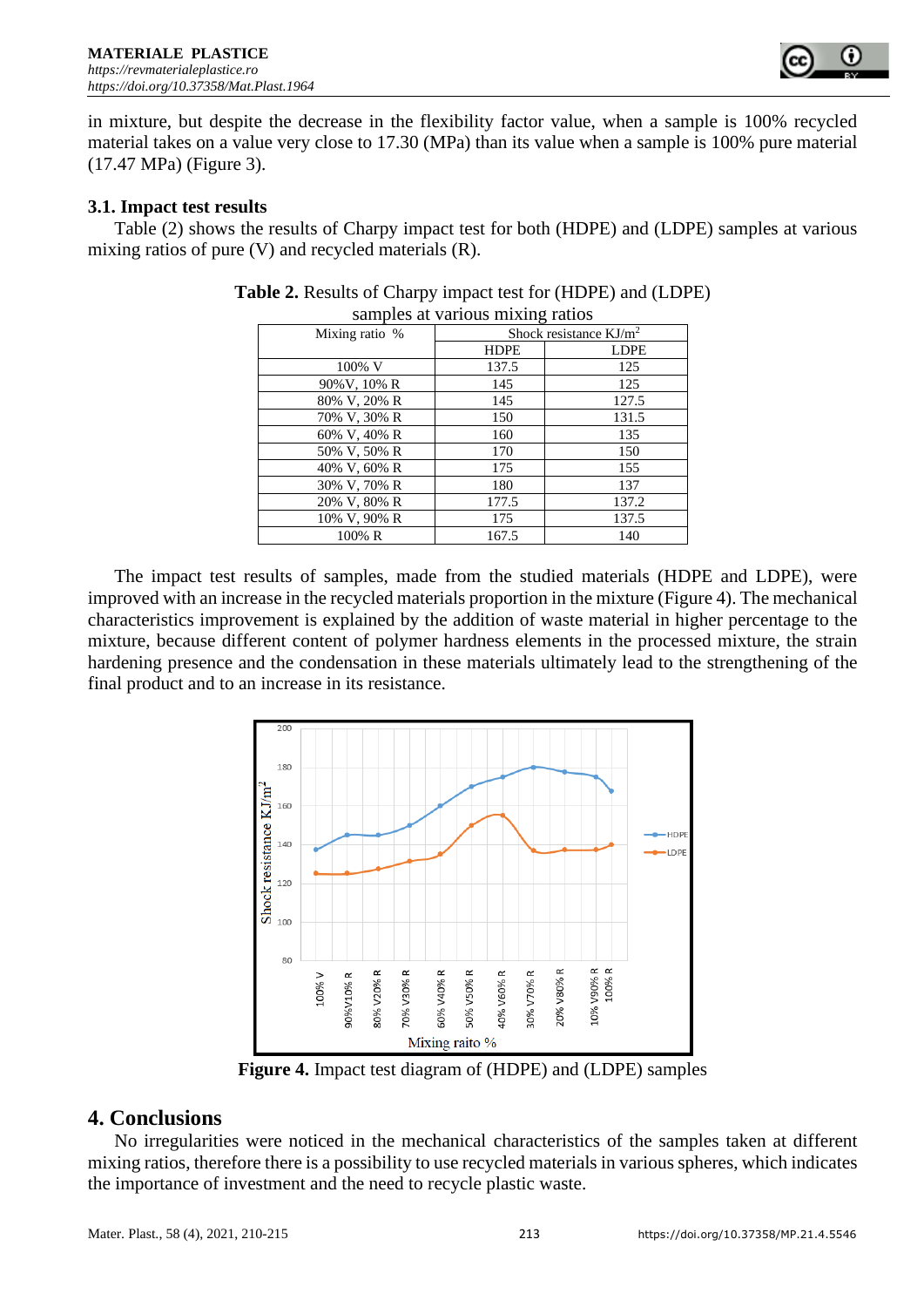It can be noted that tensile properties of mixed material (90% (V) and 10% (R)) are better than those of pure materials.

An obvious improvement in tensile stress for polyethylene samples should be noted when mixing a higher proportion of recycled materials, as values of tensile stresses are better for samples consisting of recycled materials for more than 60% (HDPE) and 50% (LDPE). Thus, it is possible to manufacture products with good mechanical properties, consisting of 100% (R) polyethylene materials of both high and low density; it can be explained by improvement in mechanical characteristics when adding more recycled material to the mixture, strengthening these materials, and condensation of crystals with each other. Some of them are the result of this reactive stiffness, in addition to the presence of polymer elements of varying hardness in the recycled mixture; it results in hardening of end material and an increase in its resistance and thus improvement of its properties, which is consistent with the results published in scientific references [ 6-7].

It should be noted that there is a decrease in a elongation value of mixed materials with an increase in the percentage of recycled materials by more than 10% in the mixture for each of two studied materials.

A high value of flexibility factor of the samples made of (HDPE) can be noted, which is compensated by stability of the flexibility factor for (LDPE) to some extent.

An increase in resistance of the mixture with respect to two types of materials with an increase in the percentage of recycled materials in the mixture can be noted.

Based on the results of experiments, it can be noted that a scaling relation can be obtained, which can be used for recycled materials according to the intended use of the product, for example, if a plastic product is subjected to dynamic loads, the percentage of recycled materials in the plastic mixture can be increased and thus the Charpy impact rate of the product is improved.

Based on the above and due to economic terms, there is a possibility to apply recycled plastic granules as raw materials for their use in various industries (since they have good mechanical properties) is found, which plays an important role in cost-effective manufacturing of products when mixed with pure materials or in manufacturing of products made of recycled granules for 100%, which leads to enhancement of economic efficiency.

#### **Reference**

**1.**JIN, H., GONZALEZ-GUTIERREZ, J., OBLAK, P., ZUPANČIČ, B., EMRI, I. The effect of extensive mechanical recycling on the properties of low density polyethylene. Polymer Degradation and Stability, 97 (11), 2012, 2262-2272.

doi: 10.1016/j.polymdegradstab.2012.07.039

2.\*\*\*Environment and Plastics Industry Council. Directions for Recycling Plastics and Managing Plastics Residues, Mississauga, Ont., 2012, 1–18.

3.MADI, N.K. Thermal and mechanical properties of injection molded recycled high density polyethylene blends with virgin isotactic polypropylene. Materials and Design, 46, 2013, 435-441. Цитировано 38 раз. doi: 10.1016/j.matdes.2012.10.004

4.ANTYPAS, I.R. The influence of polyethylene processing on the plastic containers blowing. Journal of Physics: Conference Series, 1515 (4), 2020, 1-7. doi: 10.1088/1742-6596/1515/4/042042

5.GOODSHIP, V. Introduction to plastic recycling, 2nd edition, Smithers Rapra Technology Limited, United Kingdom, 2010, 174.

6.MURAKAMI, O. Technology for Recycling Plastic Materials, Mitsubishi Electric Advance Magazine, Japan.2011

7.I R ANTYPAS. Improvement of mechanical behavior of neoprene rubber by means of glass fiber. Journal of Physics: Conference Series, Volume 1889, Engineering and Innovative Technologies, 2021, 1-10.